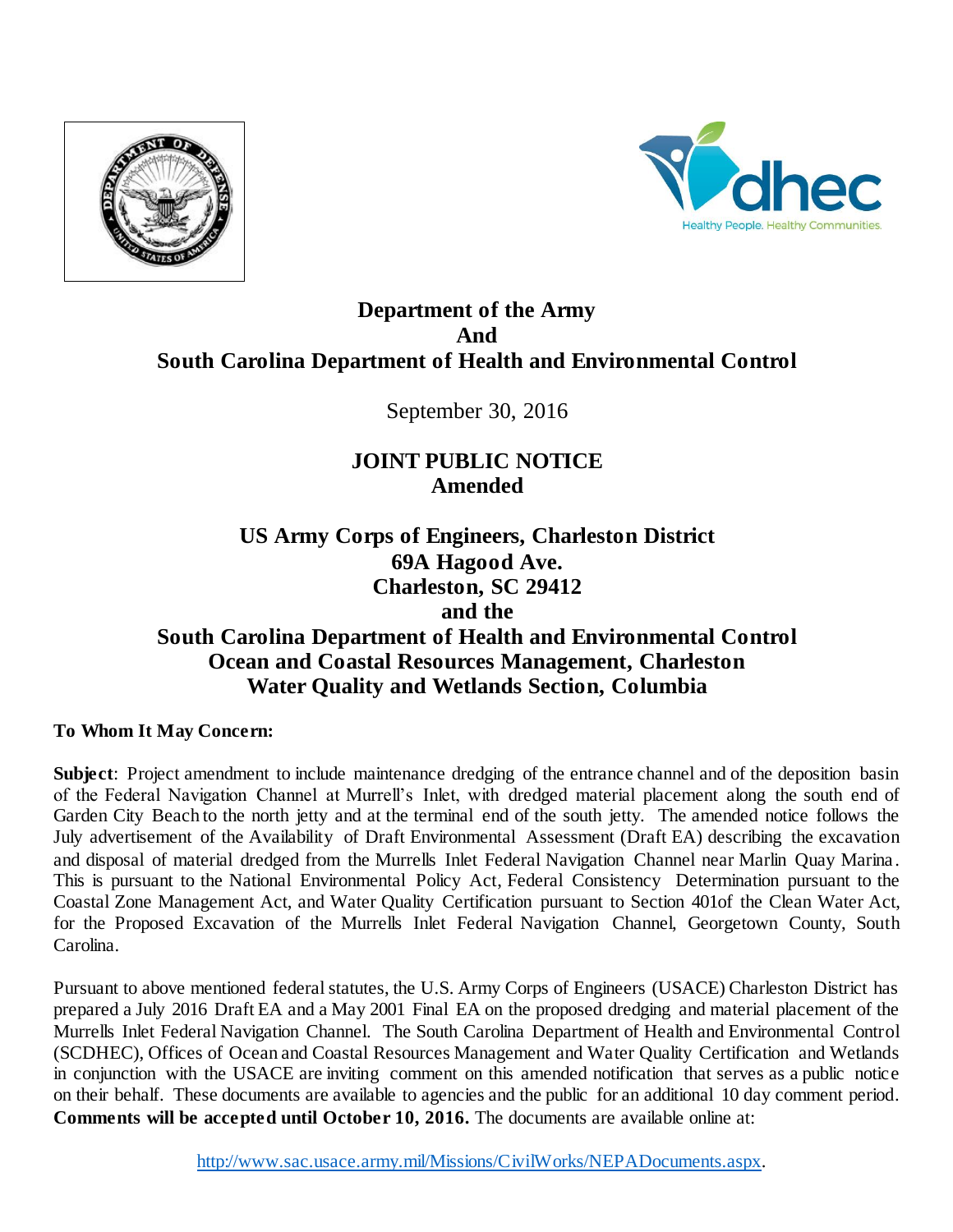#### **Federal Project Authorization and Project Description:**

The Murrells Inlet Federal Navigation Channel was authorized by the House Committee on Public Works on 10 November 1971 and the Senate Committee on Public Works on 18 November 1971, under authority of Section 201, P.L. 89-298, and 1965 Flood Control Act. Project construction initiated in September 1977 and completed in August 1981. The project authorized the construction of two jetties and the construction of a deposition basin, an entrance channel, two inner channels (Inner Channel A and Inner Channel B, respectively) and a turning basin. The initial project provided for an Entrance Channel 300 feet wide, 10 feet deep and extends 3,900 feet from –12-foot ocean contour. Inner Channel A is 200 feet wide, 10 feet deep and extends from the entrance channel to the mouth of Main Creek, approximately 2000 feet. Inner Channel B is 90 feet wide, 8 feet deep and extends to an old Army crash boat dock where it terminates with a turning basin 300 feet long and 150 feet wide. The Auxiliary Channel is 200 feet wide, 10 feet deep and is approximately 1000 feet long. The Entrance Channel is stabilized by ocean jetties extending seaward 3,445 feet and 3,319 feet on the north and south sides of the Inlet, respectively. The north jetty was constructed with a weir section at the north end to allow for passage of littoral drift traveling essentially between the shoreline and the –4-foot contour. Inside the north jetty is a deposition basin that has the capacity to hold up to 600,000 cubic yards of material. The project resulted in approximately 1,103,300 cubic yards being initially excavated. The project also authorized regular operation and maintenance (O&M) dredging, with disposal of material on Garden City Beach and Huntington Beach State Park. The last dredging was conducted in 2002, when approximately 680,000 cubic yards of material was dredged from both the entrance channel and deposition basin and place on Garden City Beach and Huntington Beach State Park. Maintenance dredging has been previously performed in 1988 and 2001.

This amended notice, covered in the May 2001 Final EA, includes maintenance dredging of sections of the Murrell's Inlet navigation channel and deposition basin. In 2001, the project was found to be in compliance with all applicable State and Federal laws and regulations and was certified as consistent with the South Carolina Coastal Zone Management Program. The project involves the use of a hydraulic pipeline cutterhead to dredge beach compatible sand from the federal navigation channel and the deposition basin located near the north jetty. Approximately 478,000 cy of material will be placed along approximately 8,976 feet of shoreline along Garden City Beach and approximately 80,000 cy of material will be placed along approximately 1,056 feet of shoreline at the terminal west end of the south jetty within Huntington Beach State Park. The originally noticed project described in the July 2016 Draft EA includes the excavation of 25,000 yd3 of material dredged from a one and one eighth acre of the Murrells Inlet Federal Navigation Channel near Marlin Quay Marina. The material will also be excavated by hydraulic pipeline cutterhead dredge and deposited near the terminal end of the south jetty at Huntington Beach State Park. This material will be used to protect the jetty and restore lost shorebird habitat.

**The South Carolina Department of Health and Environmental Control, Ocean and Coastal Resources Management is soliciting public comment through October 10, 2016 on the project's consistency with the enforceable policies and programs of the State 's Coastal Zone Management Program**, pursuant to 15 C.F.R. § 930.42, regulations associated with the Federal Coastal Zone Management Act of 1972. The Federal Navigation Channel was initially constructed between 1977 and 1981. Maintenance dredging of the Federal Channel has taken place several times since initial construction, the most recent dredging occurring in 2001. The proposed activity will be undertaken in a manner consistent to the maximum extent practicable with the enforceable policies of the South Carolina Coastal Zone Management Program (SCCZMP). Applicable enforceable resource policies of the SCCZMP include: (1) Wildlife and Fisheries Management, (2) Dredging, (3) Erosion Control, (4) Activities in Areas of Special Resource Significance, and (5) Beach and Shoreline Access. The SCCZMP enforceable polices may be reviewed in detail:

[http://www.scdhec.gov/Environment/docs/OCRM\\_Policies\\_Procedures.pdf](http://www.scdhec.gov/Environment/docs/OCRM_Policies_Procedures.pdf)